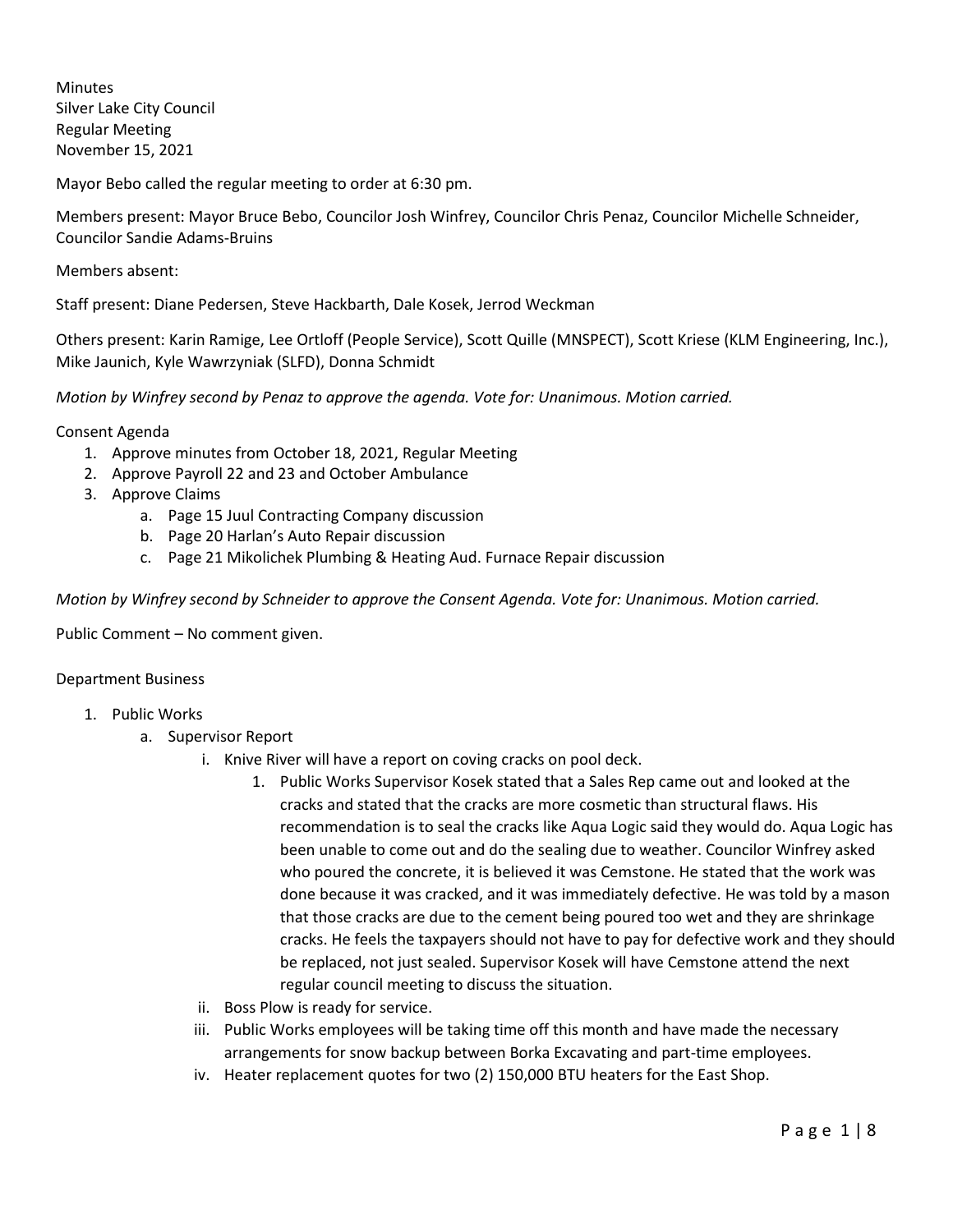1. Quotes received from TEK Services for \$9500 and Mikolichek Plumbing & Heating for \$9540. There is only a \$40 difference, so Supervisor Kosek, Public Works Employee Weckman and Councilor Penaz all recommend accepting the quote from Mikolichek Plumbing & Heating because they are local, they do a lot of work for the city, are very prompt in their response to requests from the city. Supervisor Kosek pointed out that a third quote was requested but they chose not to submit one. He does stress that our local businesses are providing fair quotes for the work we need done. The current Public Works balance is \$57,000. There is also \$29,700 in Public Works Capital Improvements. a. Request for Action to approve heater replacement in the East Shop.

*Motion by Penaz and second by Schneider for heater replacement by Mikolichek Plumbing & Heating for the East Shop with a bid of \$9540 for two (2) 150,000 BTU heaters. Vote for: Unanimous. Motion carried.* 

- v. Open Bids for Heinker Plow
	- 1. Three sealed bids received for the old snowplow after running an ad for two weeks.
		- a. \$450, \$525, and \$875
			- i. Supervisor Kosek and Public Works employee Weckman would like to accept the bid from Cars on Patrol for \$875 who is purchasing it for parts.

*Motion by Penaz second by Adams-Bruins to accept bid of \$875 from Cars on Patrol Shop for the Heinker V Plow from the old F450. Vote for: Unanimous. Motion carried.*

- vi. Water Tower update Steve Kriese (KLM Engineering, Inc.)
	- 1. Pictures and drone video viewed of water tower paint job prepared by Public Works. The expectation was that every part of the water tower was to be painted.
		- a. There are parts of the top, joints and ladder that were not painted red.
		- b. Catwalk and railing around the base of the tower was not painted at all and is very rusty.
		- c. Cross braces around the bowl are not painted.
		- d. Cross braces between the legs are not painted.
			- i. Mr. Kriese stated that some of what is being shown is old original red lead primer, not rust. The assumption is that it was painted, but the paint has come off. He stated that spraying will not work on the areas that are not painted, they need to be brushed or rolled because the overspray would affect everything behind the braces.
			- ii. Councilor Penaz stated that three stipulations in the contract, including the type of paint used and the time frame for completion, were not met and the subcontractor left the job unfinished.
			- iii. The question was asked what KLM is going to do to bring the job up to the standards of KLM and the satisfaction of the city. Mr. Kriese stated that they will return in the spring and make sure additional power washing, power tooling and coating work gets done. They will use a product other than the dry fall product as that won't work for the areas that weren't painted. It was noted that there wasn't even an attempt to paint the catwalk and crossbars and the council asked for a timeframe of when and how quickly the work will be done. It was stated that the drone will be used again to verify the work once it is complete.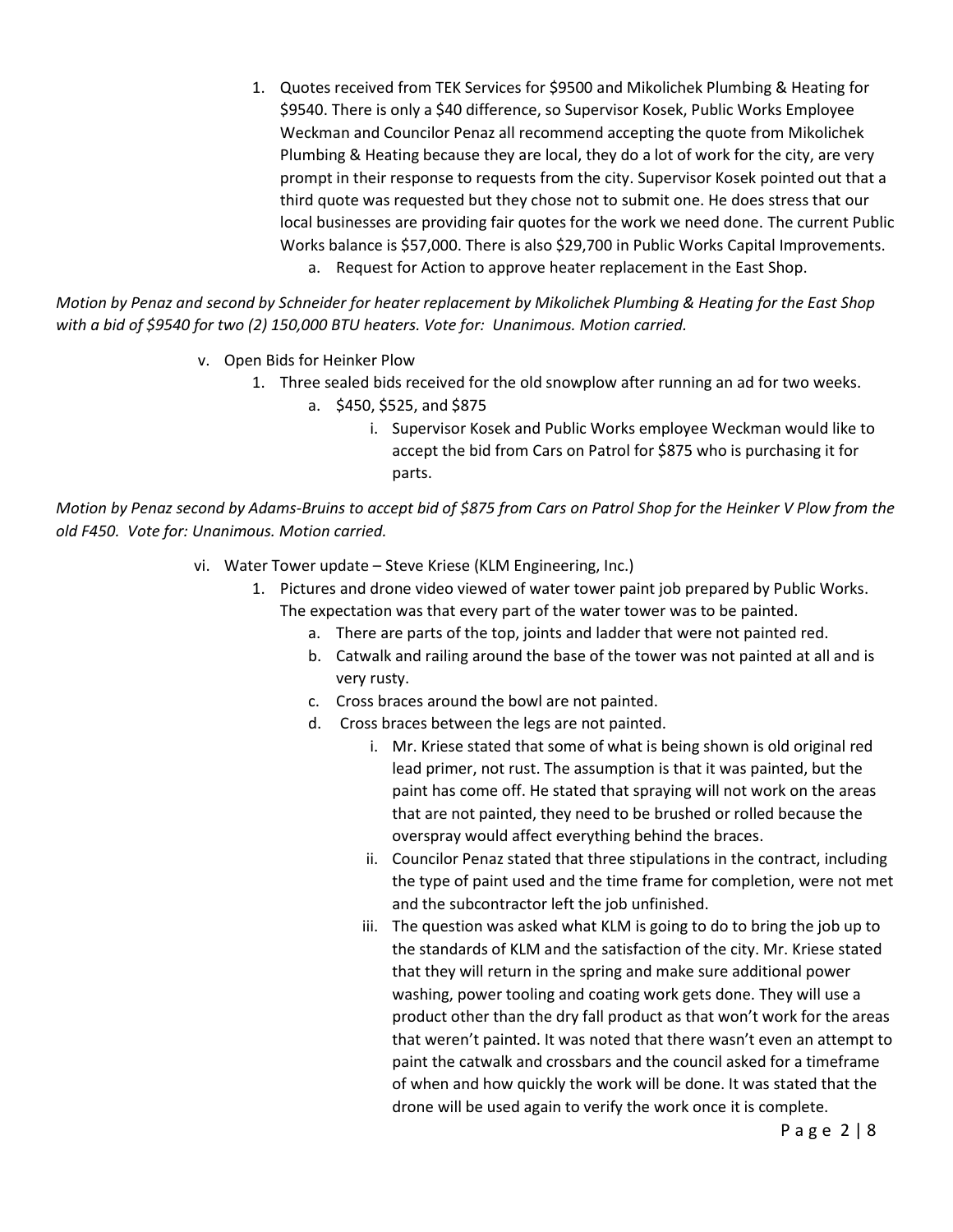vii. Request for Action to approve paying the total bill from Ken Matthews for the pond tiling. Original bid was for up to \$1,000, total bill came to \$1195. They did seek approval for the extra expense prior to completing the work.

*Motion by Penaz second by Winfrey to approve the overrun of \$195 and to pay the full bill of \$1195 to Ken Matthews for pond tiling repairs. Vote for: Unanimous. Motion carried.*

viii. Borka Excavating 2021-2022 snow removal bid increased from \$70 per hour to \$80 per hour.

*Motion by Penaz second by Adams-Bruins to accept bid of \$80 per hour from Borka Excavating for snow removal. Vote for: Unanimous. Motion carried.*

> viiii. Post office is requesting a hole on their property to be filled in by the city as they feel it is located in the alley. Public Works Supervisor Kosek confirmed that it is not a washout, it is a pothole on their property from the mail trucks driving on it. It was agreed that this is a private property matter, not a city matter, and public works will not fill it.

- b. People Service Lee Ortloff
	- i. Revised quotation from Quality Flow for Lift Station Pumps
		- 1. Received revised quote from QualityFlow deducting \$3000 from the original quote. A second quote was requested from Tri-State Pump, the installer of the current pumps, per council request, but they did not wish to provide a quote after coming out and seeing the work that needs to be done. They recommended having QualityFlow do it as they couldn't compete with their price. There is only one other company that does this type of work and they can't beat the price from QualityFlow either because QualityFlow builds everything in-house.
		- 2. Spoke with John and Jordan from SEH to verify that the equipment being put in meets the needs of the infrastructure project. The equipment that is being put in now will be able to be transferred to the new pump station when it is built.
		- 3. The city has received the remainder of the LMC claim for \$17,933 to replace the defective pumps that were installed.
		- 4. There is a 14-week lead time to get the parts and have the pumps up and running. The plan is to have them in place by the end of March before the rain starts. The temporary pump will be put In when the bottom flow check valve is received. If that part does not come in until 2022, PeopleService may not put the temporary pump in and just wait for the new pumps as the cost for the temporary pump is around \$7000.

*Motion by Penaz second by Winfrey to accept the quote of \$65,990 from QualityFlow for replacement of lift station pumps. Vote for: Unanimous. Motion carried.*

- c. SEH Engineering
	- i. SEH is not allowed to be present for the PowerPoint presentation for the Senate tour and we may only receive a two-hour notice before the presentation. Mayor Bebo will plan on giving the presentation but if he is not available, Councilor Penaz and Public Works Supervisor Kosek will give it.
- 2. Public Safety
	- a. Fire Department report presented by Fire Chief Kosek.
		- i. Presented calls for September.
		- ii. Kyle Wawrzyniak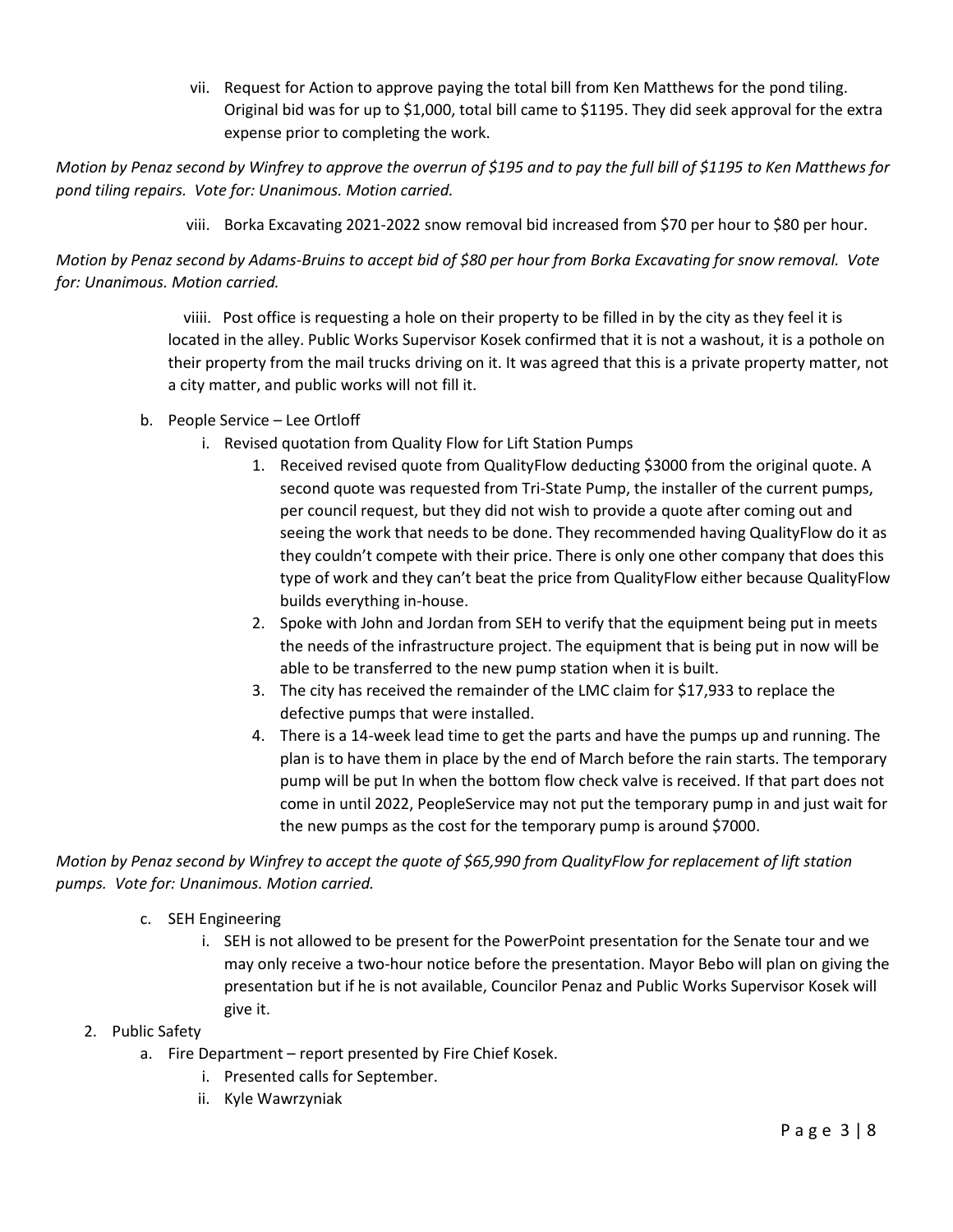- 1. Presented four applicants for the four open positions in the fire department. (One applicant for each position.)
	- a. Chief must have been on the fire department for ten years and started at the bottom and worked their way up from lieutenant, captain, etc.)
		- i. Chief 1, 2, & 3 have the same requirements, so each one can fill in for either of the others.
	- b. Safety/Accountability Officer
	- c. Secretary
	- d. Captain must be on the fire department for six years (a lieutenant is four years)
- 2. Request for Action to accept the four applicants for the four open positions. These are all three (3) year terms.

*Motion by Adams-Bruins second by Winfrey to appoint Dale Kosek as Chief 1 of the Fire Department. He has been on the Fire Department for 40 years. Vote for: Unanimous. Motion carried.*

*Motion by Adams-Bruins second by Penaz to appoint Wade Dolezal as Safety/Accountability Officer of the Fire Department. He has been on the Fire Department for 19 years. Vote for: Unanimous. Motion carried.*

*Motion by Adams-Bruins second by Schneider to appoint Trisha Zajicek as Secretary of the Fire Department. Vote for: Unanimous. Motion carried.*

*Motion by Adams-Bruins second by Schneider to appoint Brandon Matthews as Captain 2 of the Fire Department. Vote for: Unanimous. Motion carried.*

- iii. Township contributions and contracts and were provided for reference due to budget preparations. The townships will come to the February meeting and then they have their meetings in March.
- b. Sheriff Report
	- i. Councilor Adams-Bruins presented the Sheriff's monthly report.
	- ii. Resolution 21-25: Resolution approving McLeod County Sheriff's office contract for police services at 50 hours per week at a rate of \$59.70 per hour or \$155,220 for the year 2022.

*Motion by Adams-Bruins second by Adams-Bruins to accept the Resolution 21-25: Approving the McLeod County Sheriff Department's contract for 2022 for 50 hours per week at a rate of \$59.70 per hour for an annual total of \$155,220 for the year beginning January 1 through December 31, 2022. Vote for: Unanimous. Motion carried.*

- c. Ambulance Department report presented by Councilor Adams-Bruins
	- i. Discussed calls for October.
	- ii. Request for Action for Reserved Parking in the four parking spots straight across from the ambulance bay. This will help for those who have difficulty backing the ambulance in as they can move their vehicle if necessary.

*Motion by Adams-Bruins second by Winfrey to approve placing "Emergency Personnel Parking Only" signs in the four parking spots directly across from the ambulance bay. Vote for: Unanimous. Motion carried.*

- iii. Assistant Chief
	- 1. Chief Hackbarth stated that Angie is willing to volunteer to be Assistant Chief. She is currently in the process of finishing up her EMT. Michelle Schneider had resigned and the position has not been filled since. The question was asked how positions are filled,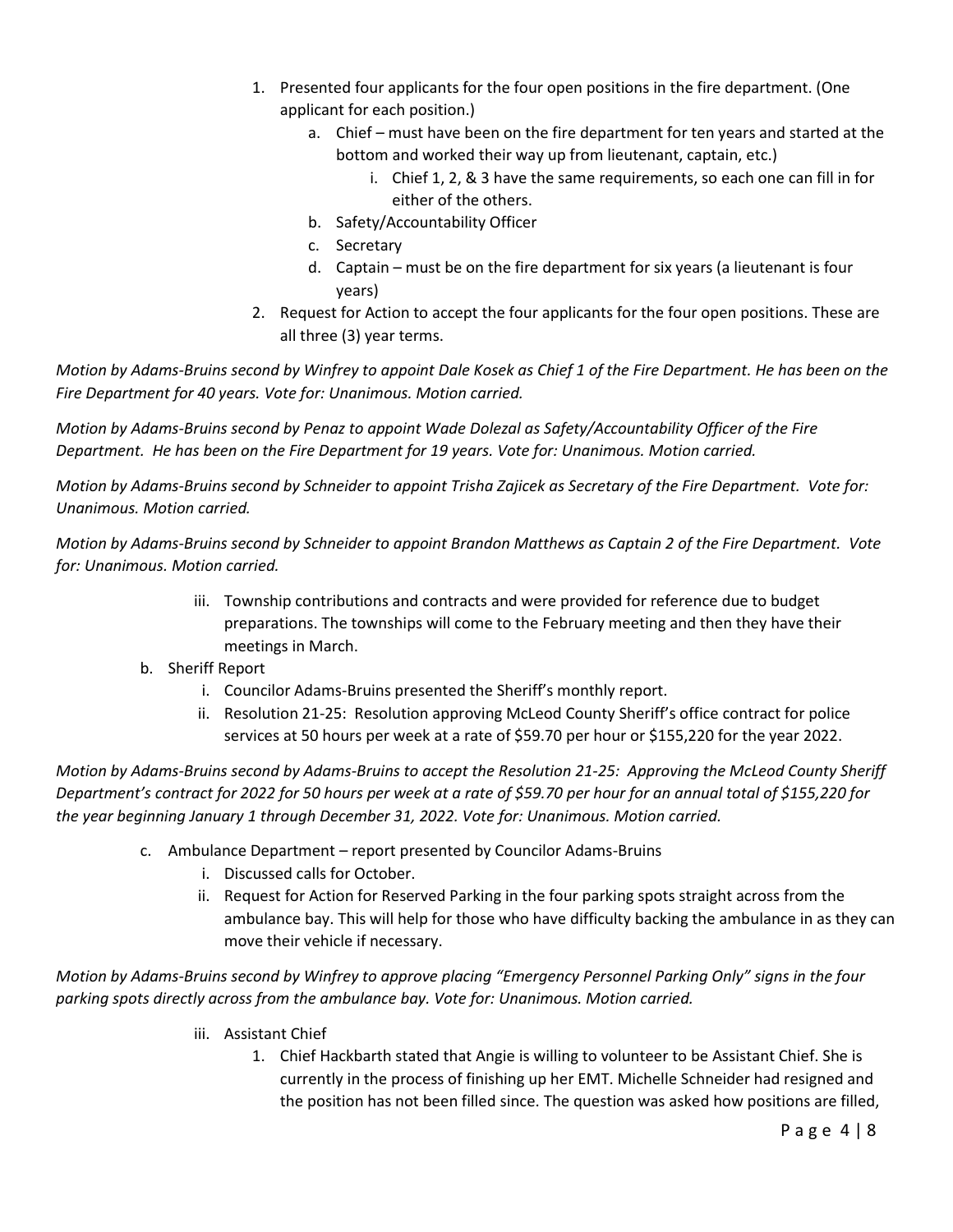are they assigned by the Chief or are they assigned by a committee. According to the bylaws, the executive committee made up of the officers of the service make the appointments. The question was raised as to whether there are minimum requirements for a member to hold a position. Currently, there are not.

- iv. Township funding township meetings are held the third Thursday of each month. Councilor Adams-Bruins and Mayor Bebo will attend a meeting prior to their budget meeting.
- 3. Municipal Liquor/Auditorium
	- a. Councilor Schneider presented the MSL report.
		- i. Updating menus and have added a daily soup option.
		- ii. Continue to work on straightening out inventory, updating inventory lists, deleting old items that are no longer carried, and tracking sales history on items to decide if they should be discontinued.
		- iii. Starting to cycle count inventory to prepare for year-end audit.
		- iv. FLWA Wrestling will be at the Silver Lake Auditorium on December 4<sup>th</sup>.
		- v. Thanksgiving Comedy night will be at the Silver Lake Auditorium the night before Thanksgiving, Wednesday, November 24<sup>th</sup>.
		- vi. Held a Wine & Whiskey tasting at the Muni on November  $6<sup>th</sup>$ . Everyone that stopped in was able to sample the featured products that afternoon and we sold a few bottles.
		- vii. There was a minor profit for the month of October if the correct years were pulled for the report. Year-to-date they are doing well.
		- viii. Page 90 of the packet, wage rates. Two scenarios presented. It was stated that the whole compensation plan needs to be looked at when adjusting the bartender rates. That will be completed for the next council meeting.
- 4. Community Development
	- a. Planning Commission met on November 9. There were scheduling conflicts, so there was not a quorum present.
		- i. Clean Chickens and Co., LLC
			- 1. New business looking at a two-acre Grand Ave lot. This area is zoned residential, not commercial, and the lot is township property not city property. An impact study would need to be done before a business was brought in. The location of the lot and the size of the roads is not conducive to supporting a business in this area. It will be presented to the business that the city has property for sale on Main Street, which would be a better fit for a business. The city cannot stop the business from buying the township lot, but it can restrict trucks from driving on the five-ton limit streets. The city can also deny road access and hook-up to city water and sewer.
		- ii. James Nowak LED sign
			- 1. Scott Quille from MNSPECT was present to answer design and permit questions. An engineered drawing with specs will need to be presented to MNSPECT with a permit request to verify the integrity of the sign and ensure it will be able to withstand high winds/weather issues.
			- 2. The city would like a better rendering and descriptive design of the sign that will provide a better indication of what it will look like. If the design is very presentable, it would be a great asset to the community.
			- 3. Sign Ordinance Type 6 -> On-Premises self-supporting signs advertising a public or semipublic use shall not exceed 32 square feet in gross area. Also, Letter D, Characteristics for commercial and industrial signs – number 2 – Projecting signs structure shall not exceed 100 square feet in area.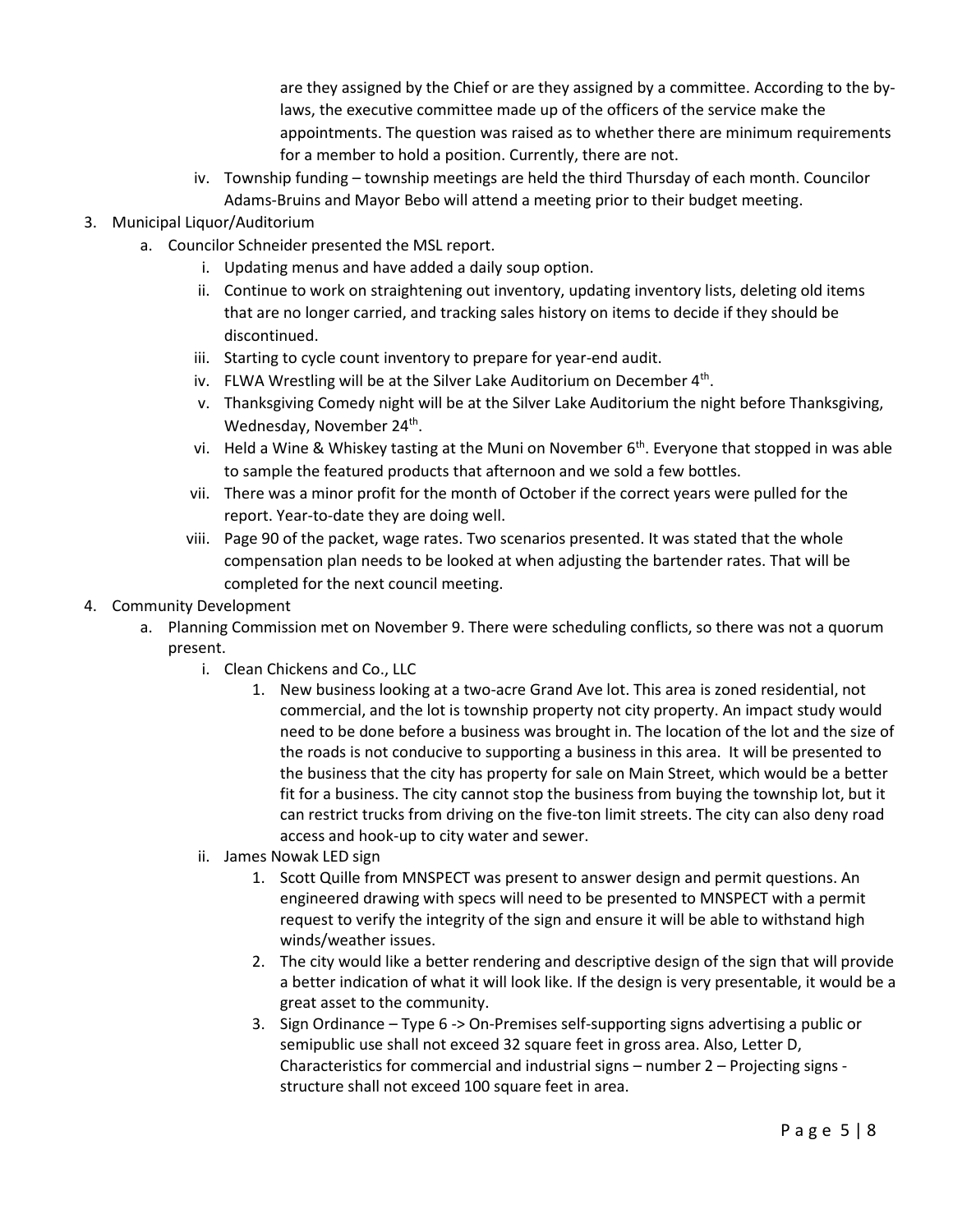4. MNDOT restrictions need to be obtained in writing, such as height restrictions and the amount of time changeable content needs to be projected to prevent distraction for drivers.

## 5. Administration

- a. October Treasurer's Report reviewed.
- b. Swimming Pool year-end figures.
- c. Mr. Broll development setbacks should remain consistent with the previous homes built in the development.
- d. Memorandum regarding slab homes new homes do need to be brought to the planning commission.
- e. Annexing land information provided on previous land annexed by the city.
- f. Request for Council Action closing city hall on Friday, November 26, 2021.

*Motion by Winfrey second by Schneider to approve the request to close City Hall on Friday, November 26, 2021. Vote for: Unanimous. Motion carried*

- g. City Attorney
	- i. Not requesting fee adjustment. Prior contract was included for reference.
	- ii. Resolution 21-24: Approving State of MN Joint Power Agreements with the City of Silver Lake on Behalf of its City Attorney and Police Department.
		- 1. Tabled until December for more information to be provided regarding the purpose of the JPA.
- h. Resolution 21-26: Resolution Appointing a Responsible Authority

*Motion by Winfrey second by Penaz to approve Resolution 21-26: Appointing a Responsible Authority. Vote for: Unanimous. Motion carried.*

- i. 217 Century Lane Drain Tile homeowner was instructed to contact the builder and the person who laid the drain tile as this is a private property matter, not a city matter. It was found that they were choosing to not turn the pump on to drain the water from their yard.
- j. Mayor Bebo discussed returning Deputy Clerk Kurth's pay back to her original pay, removing the \$3.00 training increase. The Council agreed that as of the next pay period, the Deputy Clerk wage will be returned to the non-training wage.

## Old Business

- 1. Silver Edge Estates
	- a. Development Agreement reviewed by City Attorney. He did not find anything that needs to be changed. He stated that the contract should cover the life of the project and that he is not aware of any amendments that the City or Mr. Broll are requesting. He suggested that Mr. Broll attend a council meeting to present the referenced plat of the property as well as a description of the phase requirements, so he can explain the next phase as well as the obligation of both parties.
		- i. The question was raised if involving another developer changes the agreement covering the life of the project.
		- ii. It was stated that Phase 3 cannot be started until Phase 2 is 80% complete. Phase 4 cannot be started if only a section of Phase 3 is completed.
		- iii. Mayor Bebo stated that an agreement needs to be made as to what percentage of the cost is to be paid by him as the developer and what is to be paid by the city.
- 2. Villager Apartments update Mike Jaunich and Scott Quille (MNSPECT)
	- a. Mike Jaunich questioned why the requirements have changed when many of the items on the list were present when the building inspection was done in March granting occupancy to six of the eight units.
	- b. One of the issues that needs to be dealt with is the broken truss in the attic. An engineer is coming on Thursday, November  $18<sup>th</sup>$  to look at it. When Mike receives the report, he will forward to the council.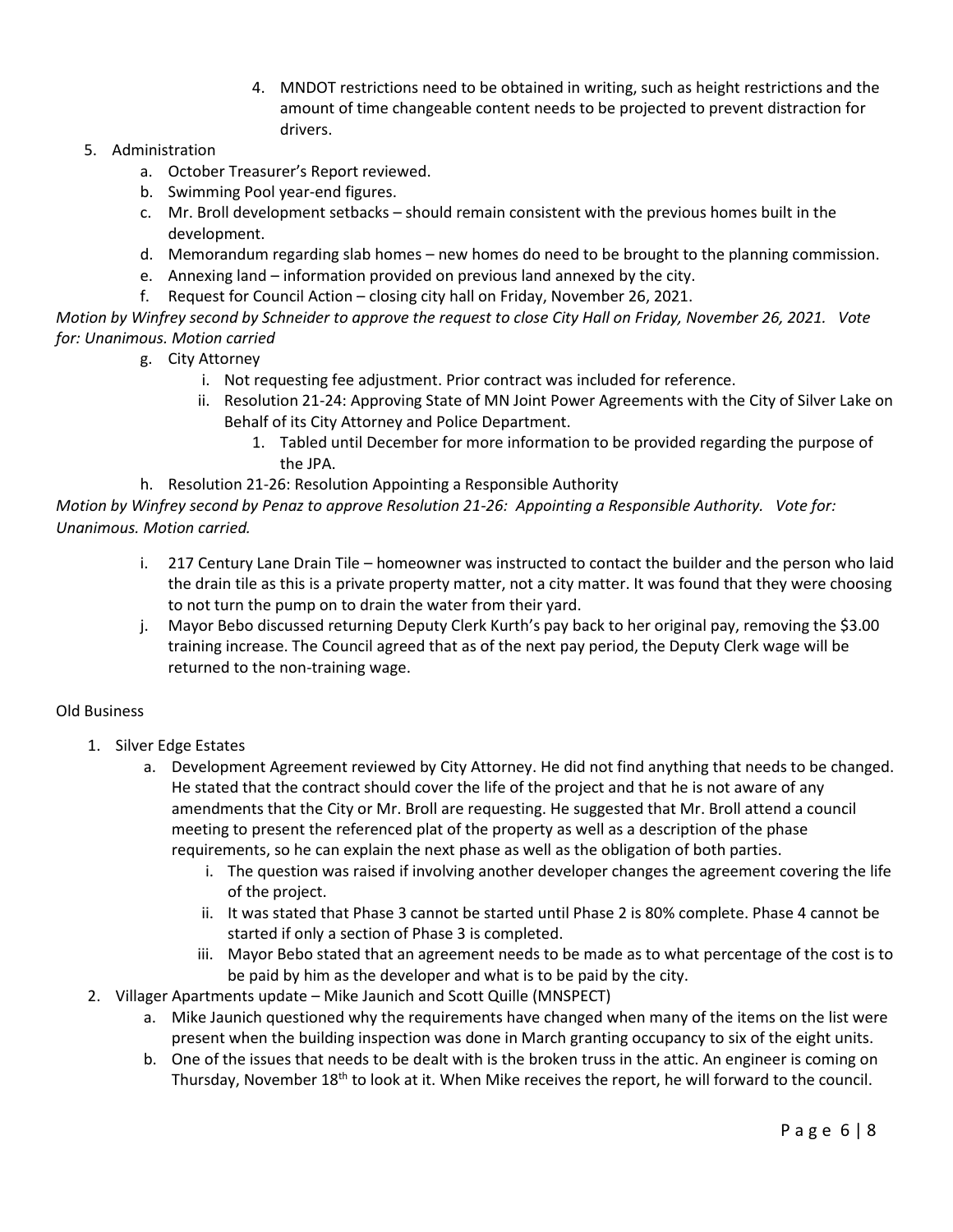- c. An electrician is scheduled to come on Friday, November 19, 2021, to complete the electrical work and have an electrical inspection completed.
- d. Mike stated he can complete all work within the 35 days except for the truss, insulation, and attic access. The items that are listed as "notes" do not need to be addressed within the 35 days, they are just indications of potential problems that should be looked into.
- e. It was discussed that Mike be given Monday, December  $6<sup>th</sup>$  as the deadline to have all work completed and inspected except for the broken truss and the attic access. MNSPECT will review the code regarding the attic access to see if it needs to be moved into a common area rather than the closet of one of the units. All inspection reports must be received in City Hall by Monday, December 6<sup>th</sup>. It was discussed that Mike be given Friday, December  $10<sup>th</sup>$  as the deadline for the truss repair. The six habitable units need to be completely finished. The two uninhabitable units (102 & 203) need to have all safety issues dealt with but do not need to be made habitable. The two units do need to be made secure, so no one has access to them.
- f. Currently there are renters in four of the six habitable units. One of the empty units is due to sewer work that needed to be done but that work is now complete.
- g. Occupancy permits for 2022-2023 will be issued in December. The question was asked if the Villager Apartments can be granted a six-month probation occupancy permit rather than a two-year permit to make sure the building is kept up to code.
- h. No work is to be completed in the building without the proper permit.
- i. At the December council meeting Mike is to present a plan with a timeframe as to when the work on the two uninhabitable units will be completed and what that work will consist of.

*Motion by Winfrey second by Adams-Bruins that all items on the list except for those listed as "notes", the truss repair, the attic access, and the attic insulation need to be completed in the six habitable units and the uninhabitable units (102 & 203) need to meet all safety requirements of the inspectors by Monday, December 6, 2021.The attic truss must be repaired by Friday, December 10, 2021. Vote for: Unanimous. Motion carried.*

- 3. Main Street lot update
	- a. ReMax contract is the same agreement that was discussed earlier in the year. They will be contacted to go ahead and list the property.
- 4. 2022 Budget
	- a. Two budgets presented. One with a 2.50% wage increase with a 2% COLA increase which has a 3.21% levy increase and one with a 2.50% wage increase with a 3.50% COLA increase with a 3.90% levy increase. The 2.50% wage increase with the 3.50% COLA increase maintains the wage & benefit percentage in the budget.
	- b. Wage rates will be reviewed and to make sure steps are being increased.

## New Business

1. Resolution 21-21: Resolution Authoring the Use of Credit Cards by Designated City Employees to Make Purchases on Behalf of the City of Silver Lake for 2022.

*Motion by Winfrey second by Adams-Bruins to approve Resolution 21-21: Authorizing the Use of Credit Cards by Designated City Employees to Make Purchases on Behalf of the City of Silver Lake for 2022. Vote for: Unanimous. Motion carried.*

2. Resolution 21-22: Resolution Approving Assessments for Delinquent Utility Accounts and Other Work Performed by the City as Directed by City Code.